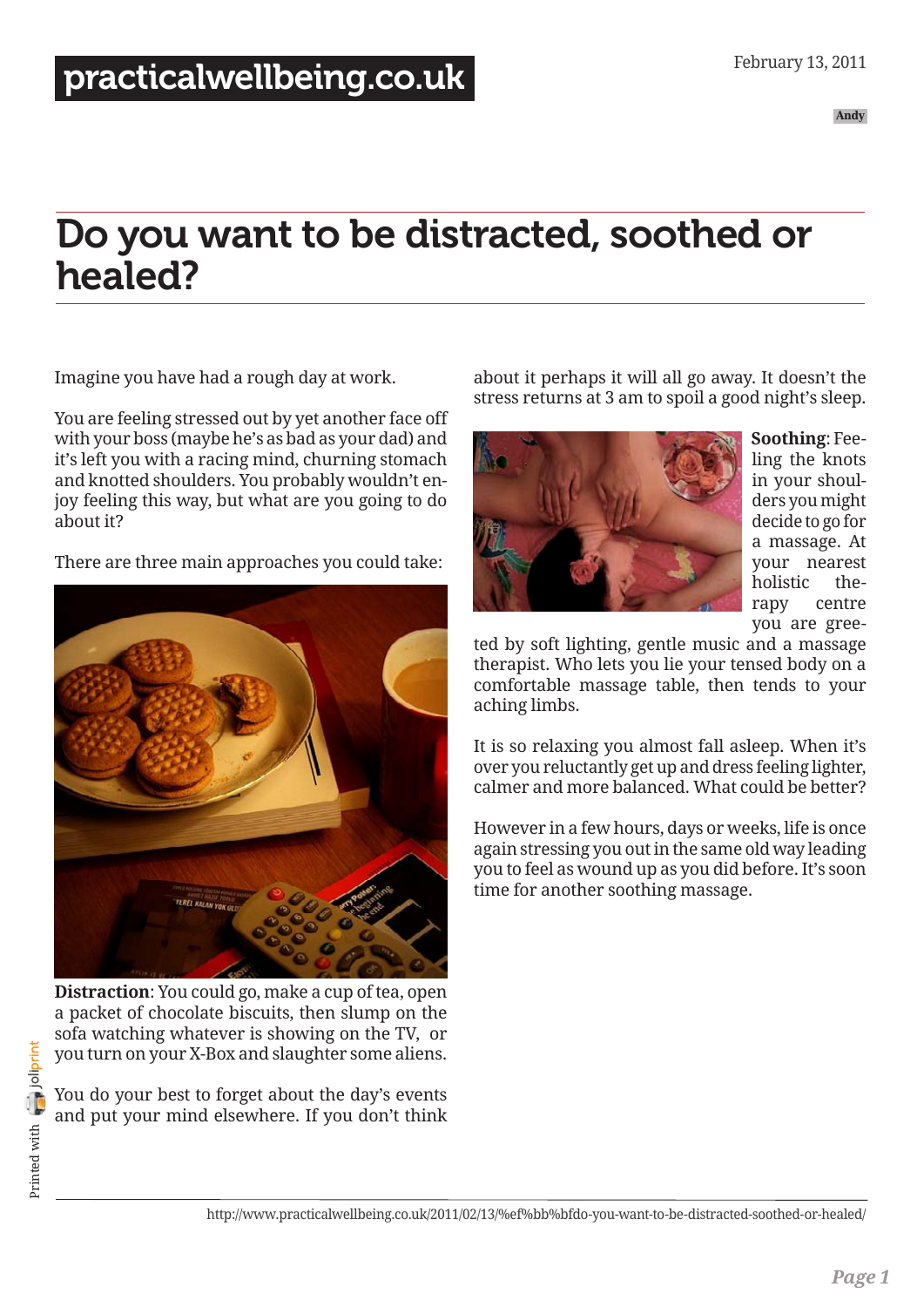## [practicalwellbeing.co.uk](http://www.practicalwellbeing.co.uk/)

## Do you want to be distracted, soothed or healed?



**Healing**: You notice that the reason you are getting stressed is something to do with the way you are relating to your boss, there is just something about them that pushes all your buttons – and it seems like you push all theirs.

The other people at your work-place who are doing exactly the same kind of job don't seem to have these difficulties with your boss. They doing what's needed to be done in the day and leave the office in a reasonable frame of mind as you leave like an over-wound spring.

You decide that the stress reaction is just that, a stress reaction and that your reaction has a part to play in how that feels. So you decide to take a more

radical approach to your stress. You go to a therapist to get to the bottom of these reactions and change them so that you don't have these unhelpful stress reactions running, and ruining, your life.

You go to the same holistic therapy centre. The lighting is soft and inviting. The background music is gentle and soothing. You are warmly welcomed into the therapist's room.

So far, so good, but then it starts to get tougher …

The therapist expects you to investigate and change old familiar patterns. You have to approach the kinds of thoughts and feelings you wanted to avoid in the first place. You may well have to go through this process more than once. If it all goes well, you leave the therapy process with new feelings and responses and the stress reaction has gone, replaced by a more resourceful response.

To summarise these approaches

## **Distraction**

#### Pros

- It's quick and easy All you have to do is get in, turn on and tune out
- It's inexpensive It might not cost more than a packet of biscuits, but if you need to use this strategy for the rest of your life that could be a lot of biscuits.
- It's what most people do Just about everyone I know uses a strategy like this to wind down after a hard day at work.
- You don't have to do much You can just sit there and veg out until bed time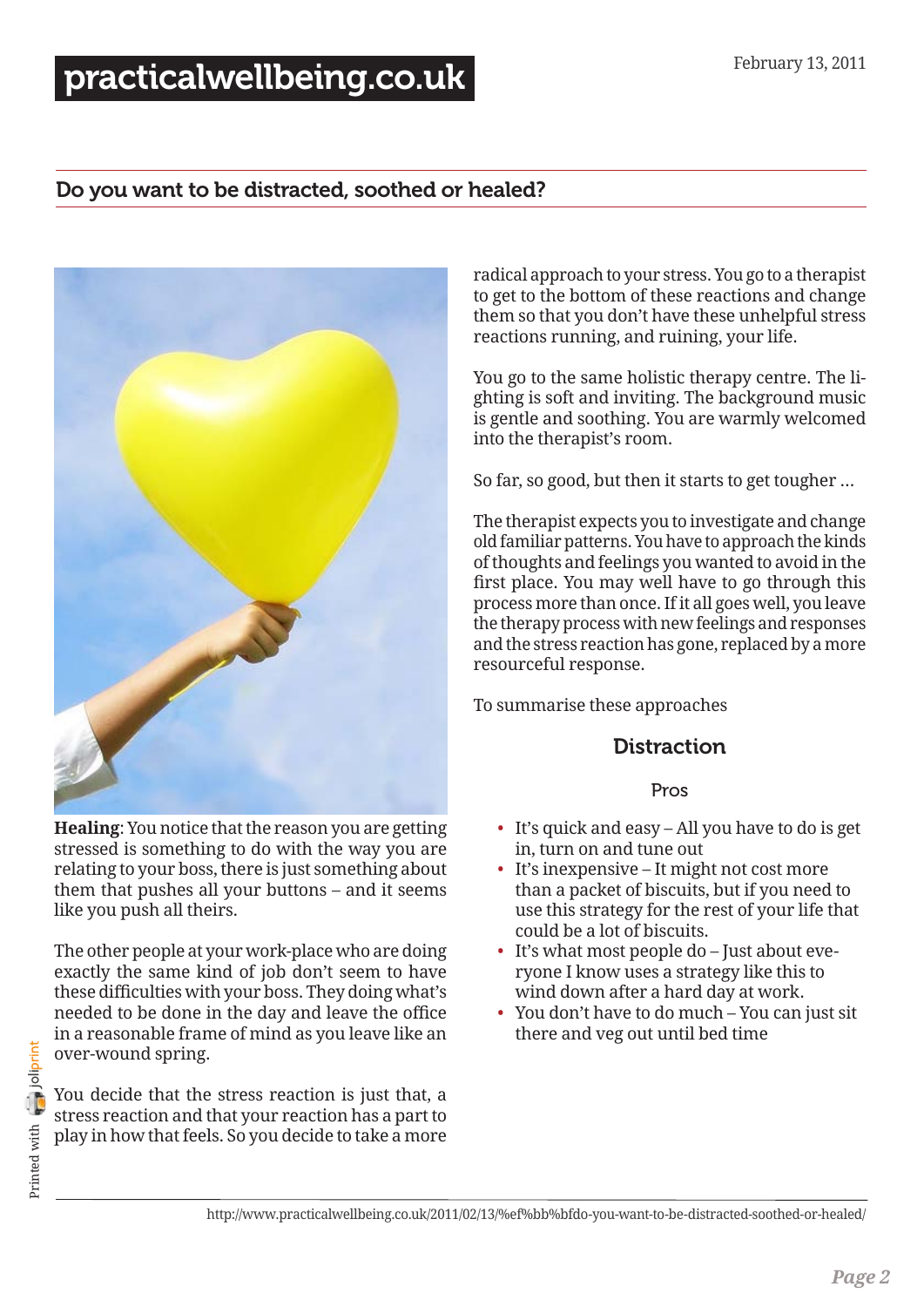## Do you want to be distracted, soothed or healed?

#### Cons

- It only gives temporary relief. However well you distract yourself, you will have to get back to the situation that causes the stress.
- It's a great way to put on weight. (It's called comfort eating for a reason).
- Nothing has changed. The stress situations you have been distracting from are going to happen again and you will be just as unprepared for them as the first time. It's lucky that lots of places sell biscuits.

## Soothing

#### Pros

- You get symptomatic relief You tend to feel (much) better after a massage. The kinks have been taken out and you feel good.
- It's comforting There is something wonderful about being comforted. Being physically cared for by a massage therapist is a very satisfying, human experience.
- Immediate relief The relief is almost immediate, you don't have to wait a long time for results.
- You are in a passive role It's great, you just need to lie there and an expert will do things that will make everything feel better. You might not even have to speak once the massage therapist starts.
- It's not threatening. Your world may be soothed by the treatment but it won't be changed. You don't need to get used to the idea that things will be different, that you will have to be different as well. It can be business as usual but without the kinked muscles.
- You know what you are going to get. When you have a massage you probably have a good idea of what you are going to get, it will be a soothing, relaxing process and you

will come out at the end feeling calmer and relaxed. It's easy to imagine the end result.

Cons

- It's temporary relief For the stress issue the results fade with time. All the old response patterns are still in your system waiting to be triggered next time
- The cause of the problem is not addressed. While the results of the problem (the stiff neck) have been treated, the causes – those pesky stress responses have been left un-addressed.
- It's costs more than a packet of biscuits.

Just to be clear, I'm not having a go at massage therapists here. Massage is a wonderful thing, I'm all for it. I'm just using massage as an example of a 'soothing' treatment.

## Healing

#### Pros

- The changes are long lasting. If the therapist has done a good job the original pattern that caused the stress is undone and your life gets much better. You are no longer triggered in those situations.
- The benefits usually spread. If you are lucky the changes you achieve in the therapy session spread well beyond the original problem area
- You become happier and more contented. As these changes take effect you can feel more contented and at ease in all areas of your life – your general wellbeing improves.

Printed with **[joliprint](http://joliprint.com)** Printed with **Print**